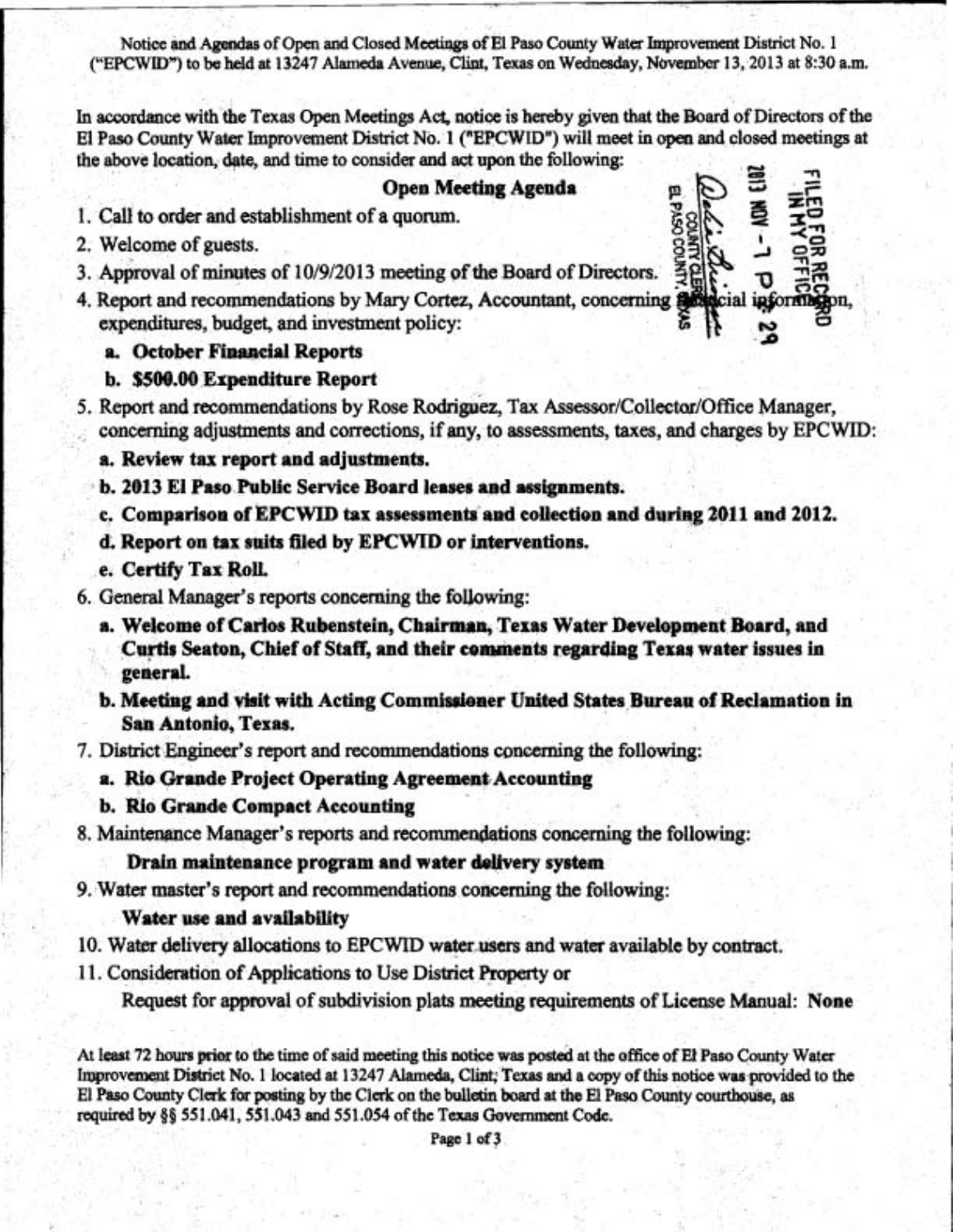Notice and **Agendas** of **Open** and Closed **M+ sf El Paw** County Water **Improvemmt** District No, 1 ("EPCWID") to be held at 13247 Alameda Avenue, Clint, Texas on Wednesday, November 13, 2013 at 8:30 a.m. Letters of Approval under existing License Agreements or Transfers of License: None **Requests** for approval **of** applications for Licenses to use of **EPCWID Red** property:

- a. Application 1547, by the City of Socorro, Texas, for 50 year license to cross the Franklin Canal, at approximately Station 1111+69, to construct a bridge for a new roadway, Wilton Conners Way for access to Las Margaritas Subdivision from **Alameda Avenue**
- b. Apphtion 1548, by the City of **Socsorro, Texas,** for **\$0** year license to cross the **Dolan Drain, at approximately Station 89+62, to construct a new roadway, Wilton Conners Way for access to Las Margaritas Subdivision from Alameda Avenue**
- c. Application 1579, by Lower Valley Water District, for 25 year license to cross the **Franklin Canal at approximately Station 972+92 with a 12" potable PVC water** line inside a 24" steel casing via boring method

Approval of Construction Dewatering Licenses for conveying groundwater: None Application to Classify Land within **EPCWID** as **Irrigable:** None

License for use of EPCWID facilities for conveyance of treated wastewater or purchase of El Paso Valley Drainage Water: None

Letter of Approval of Maintenance Work under existing crossings or structures: None

Letter to City of El Paso regarding preliminary plat for subdivision: None

Letters of No Objection for utilities installed with Rights-of-Ways of Public Roads: None

- 12. Status of and/or action on bids for purchases or sale and/or easements of property: None
- 13. **Any** or all of the items shown on the **attwbd** Closed **Meeting Agerada.**
- 14. Adjournment.

At any time during the open meeting, the Board of Directors may retire into a closed meeting to discuss the  $subjects$  shown on the Closed Meeting Agenda after the presiding officer publicly announces that a closed **meeting will be held; and identifies the section or sections of Chapter 551 of the Texas Government Code** mder **which** the closed **meeting** is held.

At **last** 72 **hours** prior to **the** time **of said meeting this notice was** posted at **the** office of El **Paso County Water Impmwxmmt District No. 1** located **at 13247 Alameda, Clint, Texas and a copy of this odice was pravided** to the El **Paso** County **Clerk for posting by** the **Clerk on the** bulletin **bard** at **the** El **Paso County co\*, as required by \$9 551.041,551.043 and 551.054 of the Texas Govmmt Code.**